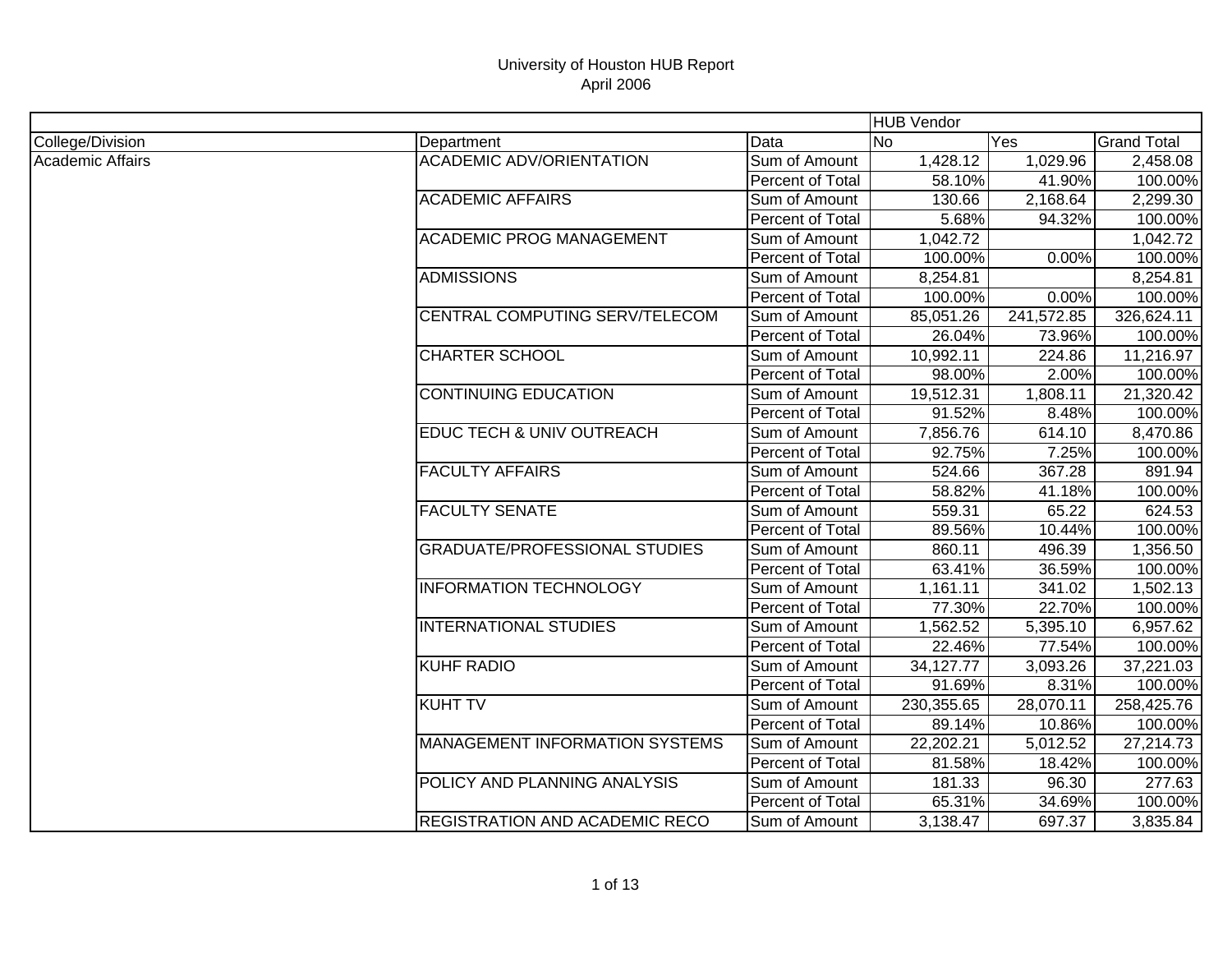|                                   |                                     |                         | <b>HUB Vendor</b> |              |                    |
|-----------------------------------|-------------------------------------|-------------------------|-------------------|--------------|--------------------|
| College/Division                  | Department                          | Data                    | lNo               | Yes          | <b>Grand Total</b> |
| <b>Academic Affairs</b>           | REGISTRATION AND ACADEMIC RECO      | <b>Percent of Total</b> | 81.82%            | 18.18%       | 100.00%            |
|                                   | <b>SCHOLARS COMMUNITY</b>           | Sum of Amount           | 763.08            | 729.83       | 1,492.91           |
|                                   |                                     | Percent of Total        | 51.11%            | 48.89%       | 100.00%            |
|                                   | SCHOLARSHIPS AND FINANCIAL AID      | Sum of Amount           | 4,944.20          | 10,578.44    | 15,522.64          |
|                                   |                                     | Percent of Total        | 31.85%            | 68.15%       | 100.00%            |
|                                   | SECURITY AND DISASTER RECOVERY      | Sum of Amount           | 248.20            | 1,276.05     | 1,524.25           |
|                                   |                                     | Percent of Total        | 16.28%            | 83.72%       | 100.00%            |
|                                   | TECHNOLOGY SUPPORT SERVICES         | Sum of Amount           | 46,211.67         | 47,025.08    | 93,236.75          |
|                                   |                                     | Percent of Total        | 49.56%            | 50.44%       | 100.00%            |
|                                   | UNDERGRADUATE STUDIES               | Sum of Amount           | 147.45            |              | 147.45             |
|                                   |                                     | Percent of Total        | 100.00%           | 0.00%        | 100.00%            |
| Academic Affairs Sum of Amount    |                                     |                         | 481,256.49        | 350,662.49   | 831,918.98         |
| Academic Affairs Percent of Total |                                     |                         | 57.85%            | 42.15%       | 100.00%            |
| Administration and Finance        | <b>ADMIN - FINANCIAL SVCS</b>       | Sum of Amount           | 11,810.83         | 954.90       | 12,765.73          |
|                                   |                                     | Percent of Total        | 92.52%            | 7.48%        | 100.00%            |
|                                   | <b>ADMINISTRATION &amp; FINANCE</b> | Sum of Amount           | 6,535.51          | 595.31       | 7,130.82           |
|                                   |                                     | Percent of Total        | 91.65%            | 8.35%        | 100.00%            |
|                                   | <b>BUDGET</b>                       | Sum of Amount           | 1,257.29          | 738.48       | 1,995.77           |
|                                   |                                     | Percent of Total        | 63.00%            | 37.00%       | 100.00%            |
|                                   | ENVIRONMENTAL HEALTH RISK MGMT      | Sum of Amount           | 16,531.26         | 597.30       | 17,128.56          |
|                                   |                                     | Percent of Total        | 96.51%            | 3.49%        | 100.00%            |
|                                   | <b>FACILITIES &amp; PLANNING</b>    | Sum of Amount           | 481,290.56        | 1,578,750.65 | 2,060,041.21       |
|                                   |                                     | Percent of Total        | 23.36%            | 76.64%       | 100.00%            |
|                                   | <b>FINANCE</b>                      | Sum of Amount           | 917.93            | 7,574.99     | 8,492.92           |
|                                   |                                     | Percent of Total        | 10.81%            | 89.19%       | 100.00%            |
|                                   | <b>HUB PROGRAMS</b>                 | Sum of Amount           | 92.71             |              | 92.71              |
|                                   |                                     | <b>Percent of Total</b> | 100.00%           | 0.00%        | 100.00%            |
|                                   | <b>HUMAN RESOURCES</b>              | Sum of Amount           | 7,946.51          | 1,541.02     | 9,487.53           |
|                                   |                                     | Percent of Total        | 83.76%            | 16.24%       | 100.00%            |
|                                   | <b>INST - PLANT</b>                 | Sum of Amount           | 64,194.20         | 5,393.33     | 69,587.53          |
|                                   |                                     | Percent of Total        | 92.25%            | 7.75%        | 100.00%            |
|                                   | <b>ONE CARD PROGRAM</b>             | Sum of Amount           | 119,869.13        | 325.84       | 120,194.97         |
|                                   |                                     | Percent of Total        | 99.73%            | 0.27%        | 100.00%            |
|                                   | PARKING & TRANSPORTATION            | Sum of Amount           | 65,116.23         | 192.60       | 65,308.83          |
|                                   |                                     | Percent of Total        | 99.71%            | 0.29%        | 100.00%            |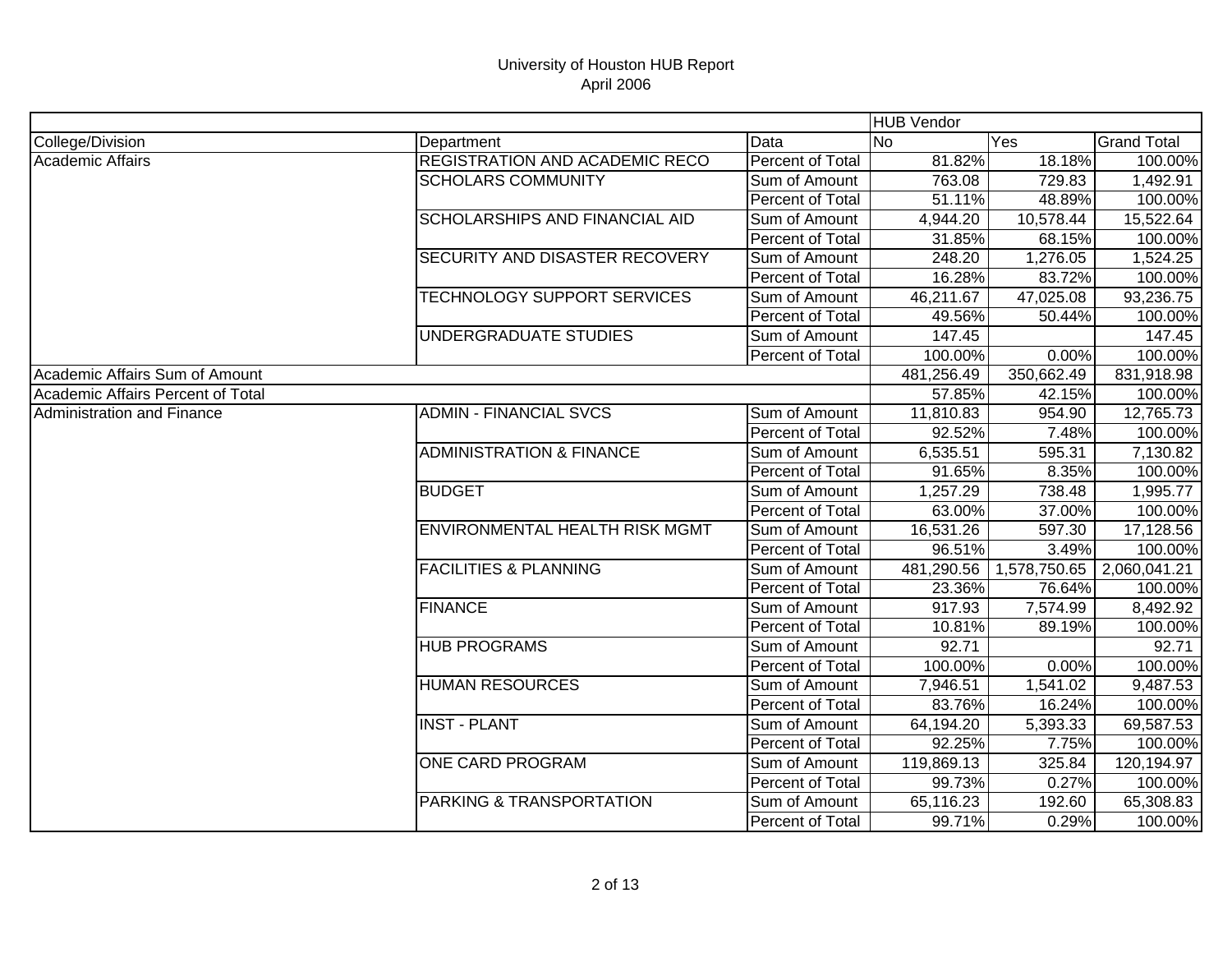|                                             |                                           |                  | <b>HUB Vendor</b> |              |                    |
|---------------------------------------------|-------------------------------------------|------------------|-------------------|--------------|--------------------|
| College/Division                            | Department                                | Data             | N <sub>o</sub>    | Yes          | <b>Grand Total</b> |
| Administration and Finance                  | PHY PLANT-ADMINISTRATION                  | Sum of Amount    | 24,136.94         | 4,013.83     | 28,150.77          |
|                                             |                                           | Percent of Total | 85.74%            | 14.26%       | 100.00%            |
|                                             | PHY PLANT-AUTOMOTIVE                      | Sum of Amount    | 12,033.11         | 1,183.58     | 13,216.69          |
|                                             |                                           | Percent of Total | 91.04%            | 8.96%        | 100.00%            |
|                                             | PHY PLANT-BLDG MAINT                      | Sum of Amount    | 48,885.62         | 3,228.53     | 52,114.15          |
|                                             |                                           | Percent of Total | 93.80%            | 6.20%        | 100.00%            |
|                                             | PHY PLANT-CUSTODIAL SVCS                  | Sum of Amount    | 8,368.80          |              | 8,368.80           |
|                                             |                                           | Percent of Total | 100.00%           | 0.00%        | 100.00%            |
|                                             | PHY PLANT-GROUNDS MAINT                   | Sum of Amount    | 4,190.47          |              | 4,190.47           |
|                                             |                                           | Percent of Total | 100.00%           | 0.00%        | 100.00%            |
|                                             | PHY PLANT-SOLID WASTE                     | Sum of Amount    | 4,303.30          |              | 4,303.30           |
|                                             |                                           | Percent of Total | 100.00%           | 0.00%        | 100.00%            |
|                                             | PHY PLANT-UTILITIES                       | Sum of Amount    | 62,866.37         | 6,725.75     | 69,592.12          |
|                                             |                                           | Percent of Total | 90.34%            | 9.66%        | 100.00%            |
|                                             | <b>POLICE</b>                             | Sum of Amount    | 5,155.92          | 10,665.48    | 15,821.40          |
|                                             |                                           | Percent of Total | 32.59%            | 67.41%       | 100.00%            |
|                                             | <b>POSTAL SERVICES</b>                    | Sum of Amount    | 8,053.77          |              | 8,053.77           |
|                                             |                                           | Percent of Total | 100.00%           | 0.00%        | 100.00%            |
|                                             | <b>PRINTING</b>                           | Sum of Amount    | 4,261.01          | 1,200.70     | 5,461.71           |
|                                             |                                           | Percent of Total | 78.02%            | 21.98%       | 100.00%            |
|                                             | <b>PURCHASED UTILITIES</b>                | Sum of Amount    | 2,418.21          |              | 2,418.21           |
|                                             |                                           | Percent of Total | 100.00%           | 0.00%        | 100.00%            |
|                                             | STUDENT FINANCIAL SERVICES                | Sum of Amount    | 4,907.96          |              | 4,907.96           |
|                                             |                                           | Percent of Total | 100.00%           | 0.00%        | 100.00%            |
| Administration and Finance Sum of Amount    |                                           |                  | 965,143.64        | 1,623,682.29 | 2,588,825.93       |
| Administration and Finance Percent of Total |                                           |                  | 37.28%            | 62.72%       | 100.00%            |
| Architecture                                | <b>DEAN, ARCHITECTURE</b>                 | Sum of Amount    | 5,622.95          | 455.41       | 6,078.36           |
|                                             |                                           | Percent of Total | 92.51%            | 7.49%        | 100.00%            |
| Architecture Sum of Amount                  |                                           | 5,622.95         | 455.41            | 6,078.36     |                    |
| <b>Architecture Percent of Total</b>        |                                           |                  | 92.51%            | 7.49%        | 100.00%            |
| <b>Business Administration</b>              | <b>ACCOUNTANCY AND TAXATION</b>           | Sum of Amount    | 341.98            | 3,545.72     | 3,887.70           |
|                                             |                                           | Percent of Total | 8.80%             | 91.20%       | 100.00%            |
|                                             | <b>CBA CAREER SERVICES CTR</b>            | Sum of Amount    | 10,796.62         | 383.89       | 11,180.51          |
|                                             |                                           | Percent of Total | 96.57%            | 3.43%        | 100.00%            |
|                                             | <b>CTR FOR ENTREPRENEURSHIP &amp; INN</b> | Sum of Amount    | 4,356.21          | 181.88       | 4,538.09           |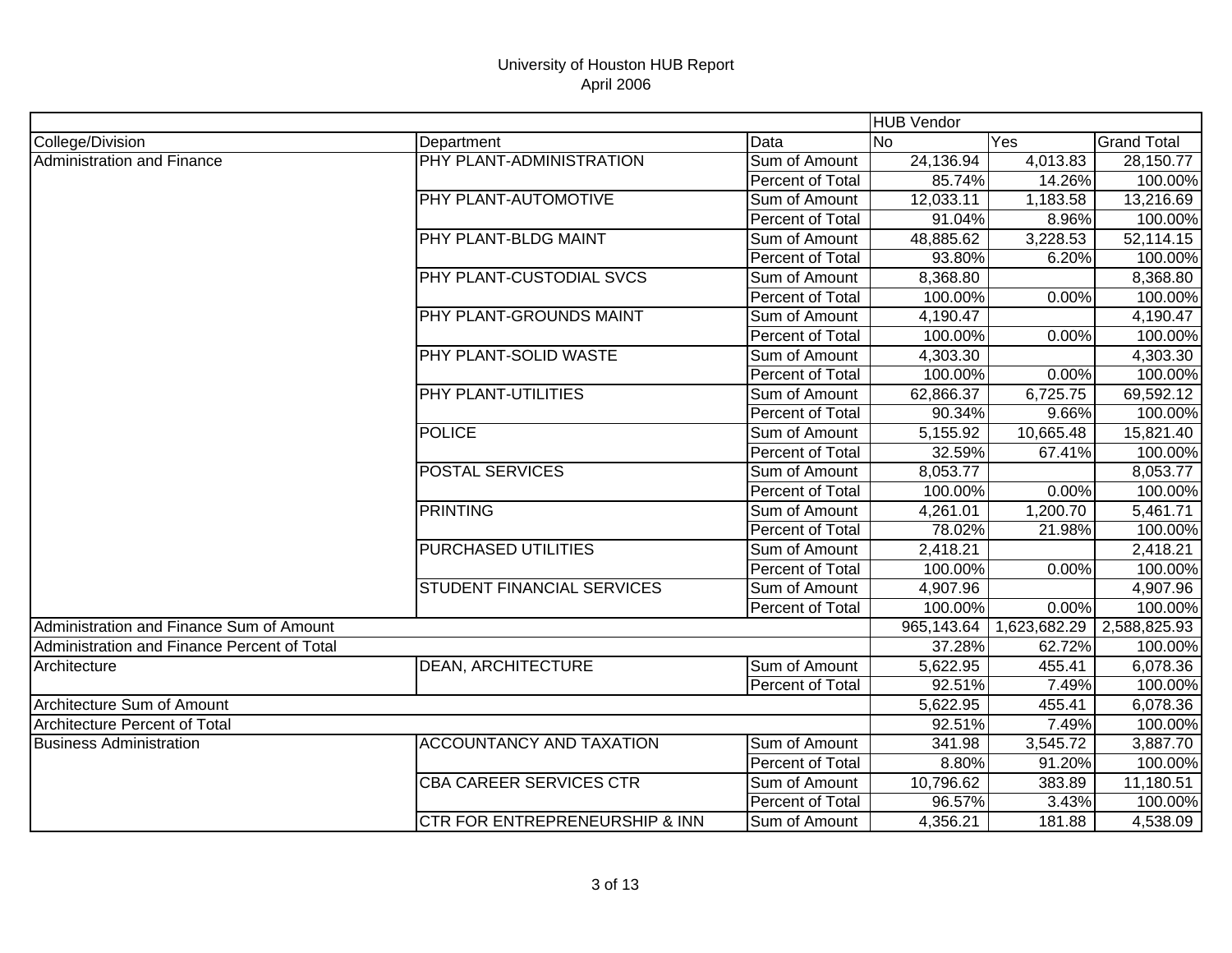|                                                 |                                           |                  | <b>HUB Vendor</b> |           |                    |
|-------------------------------------------------|-------------------------------------------|------------------|-------------------|-----------|--------------------|
| College/Division                                | Department                                | Data             | <b>No</b>         | Yes       | <b>Grand Total</b> |
| <b>Business Administration</b>                  | CTR FOR ENTREPRENEURSHIP & INN            | Percent of Total | 95.99%            | 4.01%     | 100.00%            |
|                                                 | CTR FOR EXECUTIVE DEVELOPMENT             | Sum of Amount    | 1,265.90          | 36.04     | 1,301.94           |
|                                                 |                                           | Percent of Total | 97.23%            | 2.77%     | 100.00%            |
|                                                 | <b>DEAN, BUSINESS ADMINISTRATION</b>      | Sum of Amount    | 28,340.42         | 3,418.44  | 31,758.86          |
|                                                 |                                           | Percent of Total | 89.24%            | 10.76%    | 100.00%            |
|                                                 | <b>DECISION AND INFORMATION SCIEN</b>     | Sum of Amount    | 285.96            |           | 285.96             |
|                                                 |                                           | Percent of Total | 100.00%           | 0.00%     | 100.00%            |
|                                                 | <b>EXECUTIVE DEGREE PROGRAMS</b>          | Sum of Amount    | 41,560.40         | 1,698.31  | 43,258.71          |
|                                                 |                                           | Percent of Total | 96.07%            | 3.93%     | 100.00%            |
|                                                 | <b>FINANCE</b>                            | Sum of Amount    | 368.05            | 1,109.95  | 1,478.00           |
|                                                 |                                           | Percent of Total | 24.90%            | 75.10%    | 100.00%            |
|                                                 | GULF COAST SMALL BUS. DEVEL CE            | Sum of Amount    | 20,118.77         | 4,326.87  | 24,445.64          |
|                                                 |                                           | Percent of Total | 82.30%            | 17.70%    | 100.00%            |
|                                                 | <b>MANAGEMENT</b>                         | Sum of Amount    |                   | 672.41    | 672.41             |
|                                                 |                                           | Percent of Total | 0.00%             | 100.00%   | 100.00%            |
|                                                 | <b>MARKETING</b>                          | Sum of Amount    | 13,143.33         | 1,038.35  | 14,181.68          |
|                                                 |                                           | Percent of Total | 92.68%            | 7.32%     | 100.00%            |
|                                                 | <b>RESEARCH AND INSTR COMPUTING S</b>     | Sum of Amount    | 10,891.62         | 6,170.00  | 17,061.62          |
|                                                 |                                           | Percent of Total | 63.84%            | 36.16%    | 100.00%            |
|                                                 | UNDERGRAD BUSINESS PROG                   | Sum of Amount    | 1,080.50          | 279.24    | 1,359.74           |
|                                                 |                                           | Percent of Total | 79.46%            | 20.54%    | 100.00%            |
| <b>Business Administration Sum of Amount</b>    |                                           |                  | 132,549.76        | 22,861.10 | 155,410.86         |
| <b>Business Administration Percent of Total</b> |                                           |                  | 85.29%            | 14.71%    | 100.00%            |
| Education                                       | CENTER FOR INFO TECH IN EDUCATION         | Sum of Amount    | 20,018.91         | 295.77    | 20,314.68          |
|                                                 |                                           | Percent of Total | 98.54%            | 1.46%     | 100.00%            |
|                                                 | <b>CONSISTENCY MGMT &amp; COOP DISCIP</b> | Sum of Amount    | 42,058.16         | 6,040.34  | 48,098.50          |
|                                                 |                                           | Percent of Total | 87.44%            | 12.56%    | 100.00%            |
|                                                 | <b>CURRICULUM AND INSTRUCTION</b>         | Sum of Amount    | 13,362.42         | 380.77    | 13,743.19          |
|                                                 |                                           | Percent of Total | 97.23%            | 2.77%     | 100.00%            |
|                                                 | <b>DEAN, EDUCATION</b>                    | Sum of Amount    | 9,094.36          | 2,025.57  | 11,119.93          |
|                                                 |                                           | Percent of Total | 81.78%            | 18.22%    | 100.00%            |
|                                                 | EDU. LEADERSHIP & CULTURAL STU            | Sum of Amount    | 789.51            | 1,745.64  | 2,535.15           |
|                                                 |                                           | Percent of Total | 31.14%            | 68.86%    | 100.00%            |
|                                                 | EDUCATIONAL PSYCHOLOGY                    | Sum of Amount    | 839.41            | 102.55    | 941.96             |
|                                                 |                                           | Percent of Total | 89.11%            | 10.89%    | 100.00%            |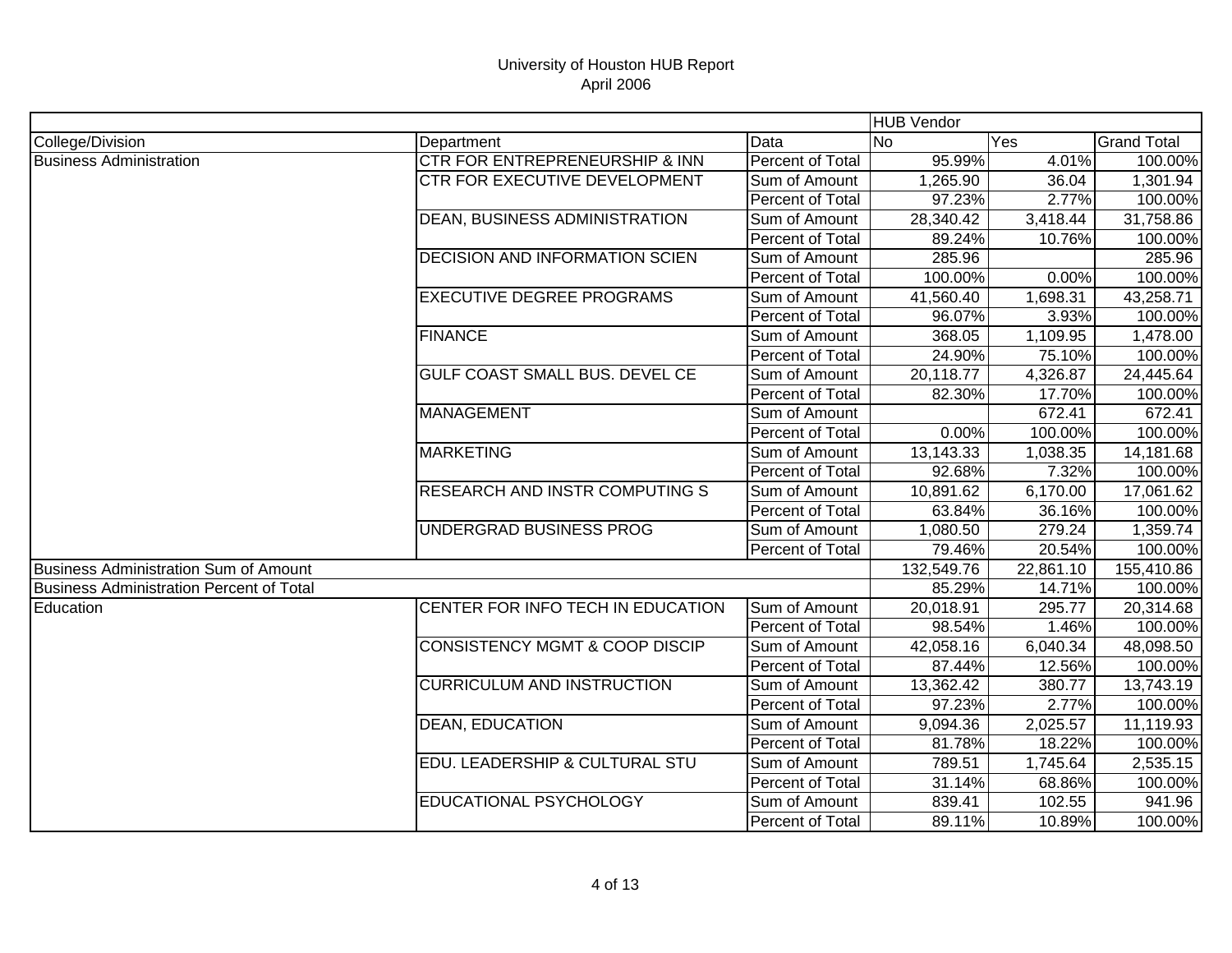|                                       |                                       |                  | <b>HUB Vendor</b> |           |                    |
|---------------------------------------|---------------------------------------|------------------|-------------------|-----------|--------------------|
| College/Division                      | Department                            | Data             | N <sub>0</sub>    | Yes       | <b>Grand Total</b> |
| Education                             | HEALTH AND HUMAN PERFORMANCE          | Sum of Amount    | 26,851.10         | 18,001.89 | 44,852.99          |
|                                       |                                       | Percent of Total | 59.86%            | 40.14%    | 100.00%            |
|                                       | HUMAN DEVELOPMENT LAB                 | Sum of Amount    | 3,757.57          | 1,118.15  | 4,875.72           |
|                                       |                                       | Percent of Total | 77.07%            | 22.93%    | 100.00%            |
|                                       | TEACHER EDUCATION AND CERTIFIC        | Sum of Amount    | 1,214.15          | 1,827.61  | 3,041.76           |
|                                       |                                       | Percent of Total | 39.92%            | 60.08%    | 100.00%            |
|                                       | TEX CTR FOR UNIV/SCHOOL PRTSHP        | Sum of Amount    | 2,690.86          | 2,242.35  | 4,933.21           |
|                                       |                                       | Percent of Total | 54.55%            | 45.45%    | 100.00%            |
| <b>Education Sum of Amount</b>        |                                       |                  | 120,676.45        | 33,780.64 | 154,457.09         |
| <b>Education Percent of Total</b>     |                                       |                  | 78.13%            | 21.87%    | 100.00%            |
| Engineering                           | <b>CHEMICAL ENGINEERING</b>           | Sum of Amount    | 71,984.78         | 1,042.39  | 73,027.17          |
|                                       |                                       | Percent of Total | 98.57%            | 1.43%     | 100.00%            |
|                                       | <b>CIVIL ENGINEERING</b>              | Sum of Amount    | 14,915.97         | 130.64    | 15,046.61          |
|                                       |                                       | Percent of Total | 99.13%            | 0.87%     | 100.00%            |
|                                       | <b>COMPOSITE ENGR APPLICATIONS CT</b> | Sum of Amount    | 555.03            |           | 555.03             |
|                                       |                                       | Percent of Total | 100.00%           | 0.00%     | 100.00%            |
|                                       | <b>CTR FOR INNOVATIVE GROUTING</b>    | Sum of Amount    | 1,341.58          |           | 1,341.58           |
|                                       |                                       | Percent of Total | 100.00%           | 0.00%     | 100.00%            |
|                                       | <b>DEAN, ENGINEERING</b>              | Sum of Amount    | 31,980.04         | 2,800.63  | 34,780.67          |
|                                       |                                       | Percent of Total | 91.95%            | 8.05%     | 100.00%            |
|                                       | <b>ELECTRICAL ENGINEERING</b>         | Sum of Amount    | 18,448.60         | 2,493.21  | 20,941.81          |
|                                       |                                       | Percent of Total | 88.09%            | 11.91%    | 100.00%            |
|                                       | <b>ENGINEERING SERVICES</b>           | Sum of Amount    | 5,485.52          |           | 5,485.52           |
|                                       |                                       | Percent of Total | 100.00%           | 0.00%     | 100.00%            |
|                                       | <b>INDUSTRIAL ENGINEERING</b>         | Sum of Amount    | 15,994.31         | 962.93    | 16,957.24          |
|                                       |                                       | Percent of Total | 94.32%            | 5.68%     | 100.00%            |
|                                       | <b>MECHANICAL ENGINEERING</b>         | Sum of Amount    | 10,047.61         | 13,845.08 | 23,892.69          |
|                                       |                                       | Percent of Total | 42.05%            | 57.95%    | 100.00%            |
|                                       | NANOSYSTEM MANUFACTURING CTR          | Sum of Amount    | 202.53            |           | 202.53             |
|                                       |                                       | Percent of Total | 100.00%           | 0.00%     | 100.00%            |
|                                       | <b>SW PUBLIC TECHNOLOGY CENTER</b>    | Sum of Amount    | 2,591.15          |           | 2,591.15           |
|                                       |                                       | Percent of Total | 100.00%           | 0.00%     | 100.00%            |
| Engineering Sum of Amount             |                                       |                  | 173,547.12        | 21,274.88 | 194,822.00         |
| Engineering Percent of Total          |                                       |                  | 89.08%            | 10.92%    | 100.00%            |
| <b>Graduate School of Social Work</b> | <b>AMERICAN HUMANICS</b>              | Sum of Amount    |                   | 23.83     | 23.83              |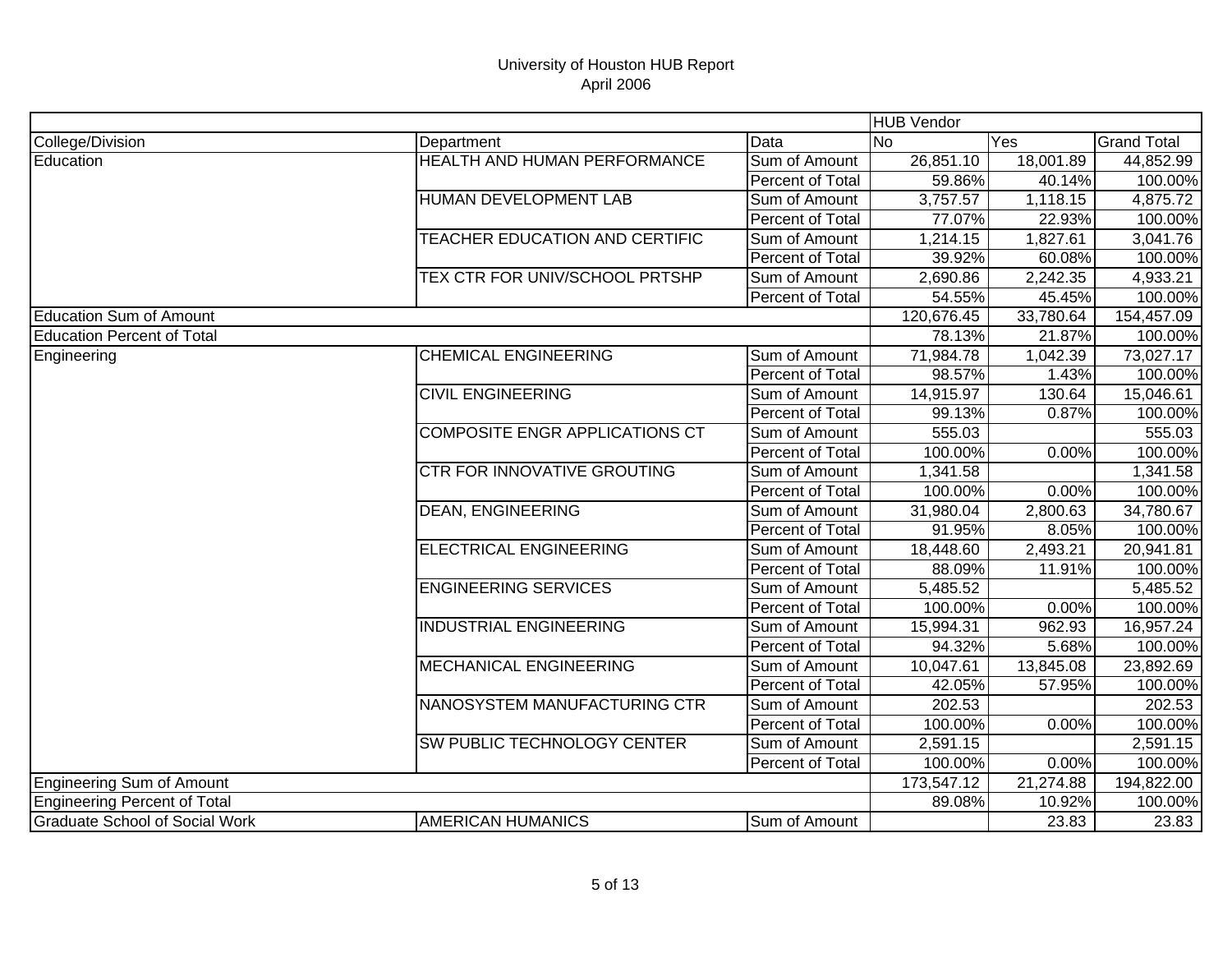|                                                  |                                   |                         | <b>HUB Vendor</b> |           |                    |
|--------------------------------------------------|-----------------------------------|-------------------------|-------------------|-----------|--------------------|
| College/Division                                 | Department                        | Data                    | $\overline{N}$    | Yes       | <b>Grand Total</b> |
| <b>Graduate School of Social Work</b>            | <b>AMERICAN HUMANICS</b>          | Percent of Total        | 0.00%             | 100.00%   | 100.00%            |
|                                                  | DEAN, SOCIAL WORK                 | Sum of Amount           | 3,489.71          | 640.89    | 4,130.60           |
|                                                  |                                   | Percent of Total        | 84.48%            | 15.52%    | 100.00%            |
|                                                  | <b>FIELD OFFICE</b>               | Sum of Amount           | 223.69            | 363.24    | 586.93             |
|                                                  |                                   | Percent of Total        | 38.11%            | 61.89%    | 100.00%            |
|                                                  | <b>ODSPR</b>                      | Sum of Amount           |                   | 1,200.00  | 1,200.00           |
|                                                  |                                   | Percent of Total        | 0.00%             | 100.00%   | 100.00%            |
|                                                  | PHD PROGRAM                       | Sum of Amount           | 440.14            |           | 440.14             |
|                                                  |                                   | Percent of Total        | 100.00%           | 0.00%     | 100.00%            |
|                                                  | SOC WRK ACADEMY FOR RSRCH/PRAC    | Sum of Amount           | 6,202.93          | 2,027.25  | 8,230.18           |
|                                                  |                                   | Percent of Total        | 75.37%            | 24.63%    | 100.00%            |
| Graduate School of Social Work Sum of Amount     |                                   |                         | 10,356.47         | 4,255.21  | 14,611.68          |
| Graduate School of Social Work Percent of Total  |                                   |                         | 70.88%            | 29.12%    | 100.00%            |
| <b>Honors College</b>                            | <b>DEAN, HONORS COLLEGE</b>       | Sum of Amount           | 4,141.42          | 1,004.85  | 5,146.27           |
|                                                  |                                   | Percent of Total        | 80.47%            | 19.53%    | 100.00%            |
| Honors College Sum of Amount                     |                                   |                         | 4,141.42          | 1,004.85  | 5,146.27           |
| Honors College Percent of Total                  |                                   |                         | 80.47%            | 19.53%    | 100.00%            |
| <b>Hotel and Restaurant Management</b>           | DEAN, HOTEL & RESTAURANT MANAG    | Sum of Amount           | 36,562.11         | 418.89    | 36,981.00          |
|                                                  |                                   | Percent of Total        | 98.87%            | 1.13%     | 100.00%            |
|                                                  | HOTEL AND RESTAURANT MANAGEMEN    | Sum of Amount           | 83,057.31         | 1,237.87  | 84,295.18          |
|                                                  |                                   | Percent of Total        | 98.53%            | 1.47%     | 100.00%            |
| Hotel and Restaurant Management Sum of Amount    |                                   |                         | 119,619.42        | 1,656.76  | 121,276.18         |
| Hotel and Restaurant Management Percent of Total |                                   |                         | 98.63%            | 1.37%     | 100.00%            |
| Law Center                                       | DEAN, LAW                         | Sum of Amount           | 33,585.10         | 19,129.64 | 52,714.74          |
|                                                  |                                   | Percent of Total        | 63.71%            | 36.29%    | 100.00%            |
|                                                  | <b>LAW</b>                        | Sum of Amount           | 1,975.53          | 2,397.29  | 4,372.82           |
|                                                  |                                   | Percent of Total        | 45.18%            | 54.82%    | 100.00%            |
|                                                  | <b>LAW INFORMATION TECHNOLOGY</b> | Sum of Amount           | 2,664.64          | 17.06     | 2,681.70           |
|                                                  |                                   | Percent of Total        | 99.36%            | 0.64%     | 100.00%            |
|                                                  | <b>LAW LIBRARY</b>                | Sum of Amount           | 3,616.80          | 1,147.09  | 4,763.89           |
|                                                  |                                   | Percent of Total        | 75.92%            | 24.08%    | 100.00%            |
| Law Center Sum of Amount                         |                                   |                         | 41,842.07         | 22,691.08 | 64,533.15          |
| Law Center Percent of Total                      |                                   |                         | 64.84%            | 35.16%    | 100.00%            |
| <b>Liberal Arts and Social Sciences</b>          | <b>AEROSPACE STUDIES</b>          | Sum of Amount           | 1,367.80          |           | 1,367.80           |
|                                                  |                                   | <b>Percent of Total</b> | 100.00%           | 0.00%     | 100.00%            |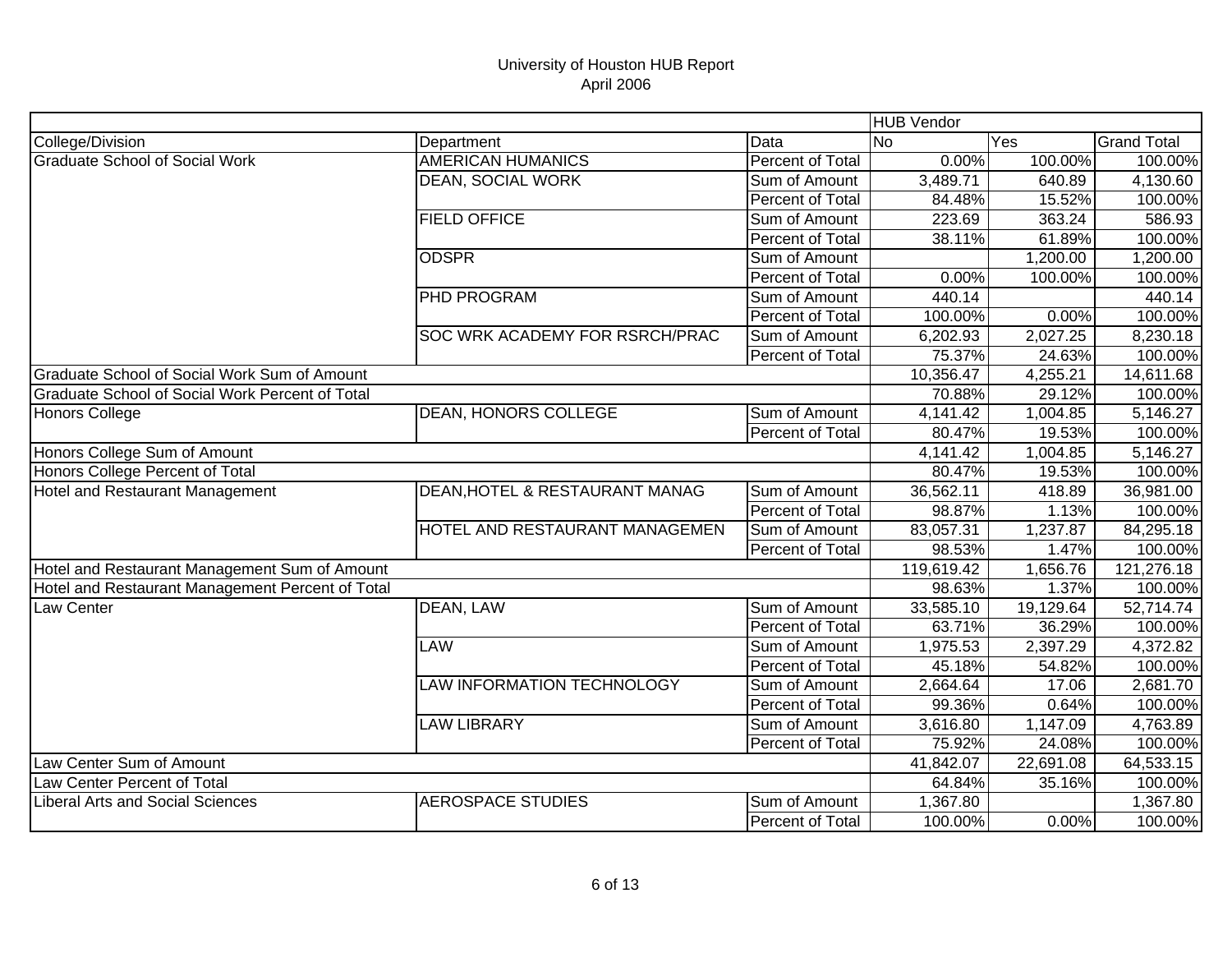|                                         |                                 |                  | <b>HUB Vendor</b>     |          |                    |
|-----------------------------------------|---------------------------------|------------------|-----------------------|----------|--------------------|
| College/Division                        | Department                      | Data             | Yes<br>N <sub>o</sub> |          | <b>Grand Total</b> |
| <b>Liberal Arts and Social Sciences</b> | AFRICAN-AMERICAN STUDIES        | Sum of Amount    | 1,233.57              | 1,218.71 | 2,452.28           |
|                                         |                                 | Percent of Total | 50.30%                | 49.70%   | 100.00%            |
|                                         | <b>ANTHROPOLOGY</b>             | Sum of Amount    | 17.82                 |          | 17.82              |
|                                         |                                 | Percent of Total | 100.00%               | 0.00%    | 100.00%            |
|                                         | <b>ART</b>                      | Sum of Amount    | 15,358.45             | 3,419.54 | 18,777.99          |
|                                         |                                 | Percent of Total | 81.79%                | 18.21%   | 100.00%            |
|                                         | <b>ARTE PUBLICO</b>             | Sum of Amount    | 33,847.47             | 150.41   | 33,997.88          |
|                                         |                                 | Percent of Total | 99.56%                | 0.44%    | 100.00%            |
|                                         | <b>BAND</b>                     | Sum of Amount    | 679.22                |          | 679.22             |
|                                         |                                 | Percent of Total | 100.00%               | 0.00%    | 100.00%            |
|                                         | <b>BLAFFER GALLERY</b>          | Sum of Amount    | 2,111.95              | 294.71   | 2,406.66           |
|                                         |                                 | Percent of Total | 87.75%                | 12.25%   | 100.00%            |
|                                         | CENTER FOR PUBLIC POLICY        | Sum of Amount    | 258.96                | 128.33   | 387.29             |
|                                         |                                 | Percent of Total | 66.86%                | 33.14%   | 100.00%            |
|                                         | <b>COMMUNICATION</b>            | Sum of Amount    | 6,391.21              | 478.98   | 6,870.19           |
|                                         |                                 | Percent of Total | 93.03%                | 6.97%    | 100.00%            |
|                                         | <b>COMMUNICATIONS DISORDERS</b> | Sum of Amount    | 814.72                | 256.45   | 1,071.17           |
|                                         |                                 | Percent of Total | 76.06%                | 23.94%   | 100.00%            |
|                                         | DEAN, LIBERAL ARTS & SOC SCI    | Sum of Amount    | 11,359.60             | 758.03   | 12,117.63          |
|                                         |                                 | Percent of Total | 93.74%                | 6.26%    | 100.00%            |
|                                         | <b>ECONOMICS</b>                | Sum of Amount    | 3,550.12              | 677.32   | 4,227.44           |
|                                         |                                 | Percent of Total | 83.98%                | 16.02%   | 100.00%            |
|                                         | <b>ENGLISH</b>                  | Sum of Amount    | 13,156.75             | 1,213.59 | 14,370.34          |
|                                         |                                 | Percent of Total | 91.55%                | 8.45%    | 100.00%            |
|                                         | <b>HISTORY</b>                  | Sum of Amount    | 2,050.80              | 386.22   | 2,437.02           |
|                                         |                                 | Percent of Total | 84.15%                | 15.85%   | 100.00%            |
|                                         | <b>MEXICAN-AMERICAN STUDIES</b> | Sum of Amount    | 3,696.37              | 1,483.48 | 5,179.85           |
|                                         |                                 | Percent of Total | 71.36%                | 28.64%   | 100.00%            |
|                                         | <b>MILITARY SCIENCE</b>         | Sum of Amount    | 702.24                | 424.45   | 1,126.69           |
|                                         |                                 | Percent of Total | 62.33%                | 37.67%   | 100.00%            |
|                                         | MODERN AND CLASSICAL LANGUAGES  | Sum of Amount    | 2,952.80              | 653.73   | 3,606.53           |
|                                         |                                 | Percent of Total | 81.87%                | 18.13%   | 100.00%            |
|                                         | <b>MUSIC</b>                    | Sum of Amount    | 31,155.40             | 9,537.07 | 40,692.47          |
|                                         |                                 | Percent of Total | 76.56%                | 23.44%   | 100.00%            |
|                                         | PHILOSOPHY                      | Sum of Amount    | 226.34                | 311.88   | 538.22             |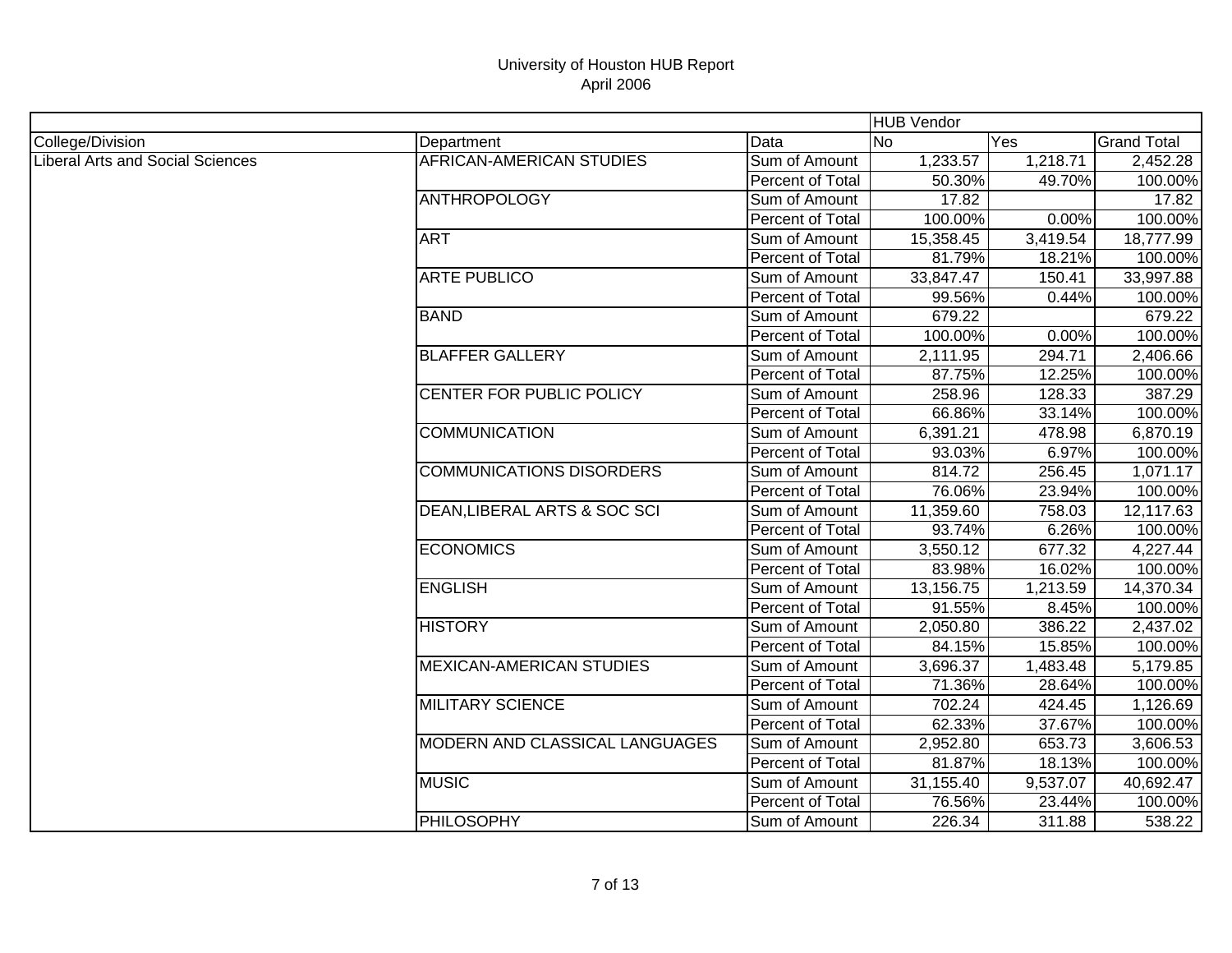|                                                   |                                          |                  | <b>HUB</b> Vendor |           |                    |
|---------------------------------------------------|------------------------------------------|------------------|-------------------|-----------|--------------------|
| College/Division                                  | Department                               | Data             | <b>No</b>         | Yes       | <b>Grand Total</b> |
| <b>Liberal Arts and Social Sciences</b>           | <b>PHILOSOPHY</b>                        | Percent of Total | 42.05%            | 57.95%    | 100.00%            |
|                                                   | POLITICAL SCIENCE                        | Sum of Amount    | 1,740.81          | 1,025.92  | 2,766.73           |
|                                                   |                                          | Percent of Total | 62.92%            | 37.08%    | 100.00%            |
|                                                   | <b>PSYCHOLOGY</b>                        | Sum of Amount    | 11,171.98         | 1,340.86  | 12,512.84          |
|                                                   |                                          | Percent of Total | 89.28%            | 10.72%    | 100.00%            |
|                                                   | <b>SOCIOLOGY</b>                         | Sum of Amount    | 75.00             | 6,336.39  | 6,411.39           |
|                                                   |                                          | Percent of Total | 1.17%             | 98.83%    | 100.00%            |
|                                                   | <b>THEATRE</b>                           | Sum of Amount    | 8,404.02          | 67.98     | 8,472.00           |
|                                                   |                                          | Percent of Total | 99.20%            | 0.80%     | 100.00%            |
|                                                   | <b>WOMEN'S STUDIES PROGRAM</b>           | Sum of Amount    | 368.26            |           | 368.26             |
|                                                   |                                          | Percent of Total | 100.00%           | 0.00%     | 100.00%            |
|                                                   | <b>WRITING CENTER</b>                    | Sum of Amount    | 718.25            |           | 718.25             |
|                                                   |                                          | Percent of Total | 100.00%           | 0.00%     | 100.00%            |
| Liberal Arts and Social Sciences Sum of Amount    |                                          |                  | 153,409.91        | 30,164.05 | 183,573.96         |
| Liberal Arts and Social Sciences Percent of Total |                                          |                  | 83.57%            | 16.43%    | 100.00%            |
| Library                                           | <b>UNIVERSITY LIBRARIES</b>              | Sum of Amount    | 199,895.85        | 41,019.46 | 240,915.31         |
|                                                   |                                          | Percent of Total | 82.97%            | 17.03%    | 100.00%            |
| Library Sum of Amount                             |                                          |                  | 199,895.85        | 41,019.46 | 240,915.31         |
| <b>Library Percent of Total</b>                   |                                          |                  | 82.97%            | 17.03%    | 100.00%            |
| <b>Natural Science and Mathematics</b>            | <b>BIOLOGY &amp; BIOCHEMISTRY</b>        | Sum of Amount    | 81,230.25         | 1,830.26  | 83,060.51          |
|                                                   |                                          | Percent of Total | 97.80%            | 2.20%     | 100.00%            |
|                                                   | <b>CHEMISTRY</b>                         | Sum of Amount    | 33,631.00         | 14,265.91 | 47,896.91          |
|                                                   |                                          | Percent of Total | 70.22%            | 29.78%    | 100.00%            |
|                                                   | <b>COMPUTER SCIENCE</b>                  | Sum of Amount    | 26,818.95         | 2,485.70  | 29,304.65          |
|                                                   |                                          | Percent of Total | 91.52%            | 8.48%     | 100.00%            |
|                                                   | <b>DEAN, NATURAL SCIENCE &amp; MATHE</b> | Sum of Amount    | 26,696.25         | 1,178.19  | 27,874.44          |
|                                                   |                                          | Percent of Total | 95.77%            | 4.23%     | 100.00%            |
|                                                   | <b>GEOLOGY</b>                           | Sum of Amount    | 114,487.08        | 4,582.02  | 119,069.10         |
|                                                   |                                          | Percent of Total | 96.15%            | 3.85%     | 100.00%            |
|                                                   | <b>IMAQS</b>                             | Sum of Amount    | 1,455.62          |           | 1,455.62           |
|                                                   |                                          | Percent of Total | 100.00%           | 0.00%     | 100.00%            |
|                                                   | <b>INSTITUTE FOR MOLECULAR DESIGN</b>    | Sum of Amount    | 344.01            | 89.66     | 433.67             |
|                                                   |                                          | Percent of Total | 79.33%            | 20.67%    | 100.00%            |
|                                                   | <b>MATHEMATICS</b>                       | Sum of Amount    | 113,791.72        | 2,116.92  | 115,908.64         |
|                                                   |                                          | Percent of Total | 98.17%            | 1.83%     | 100.00%            |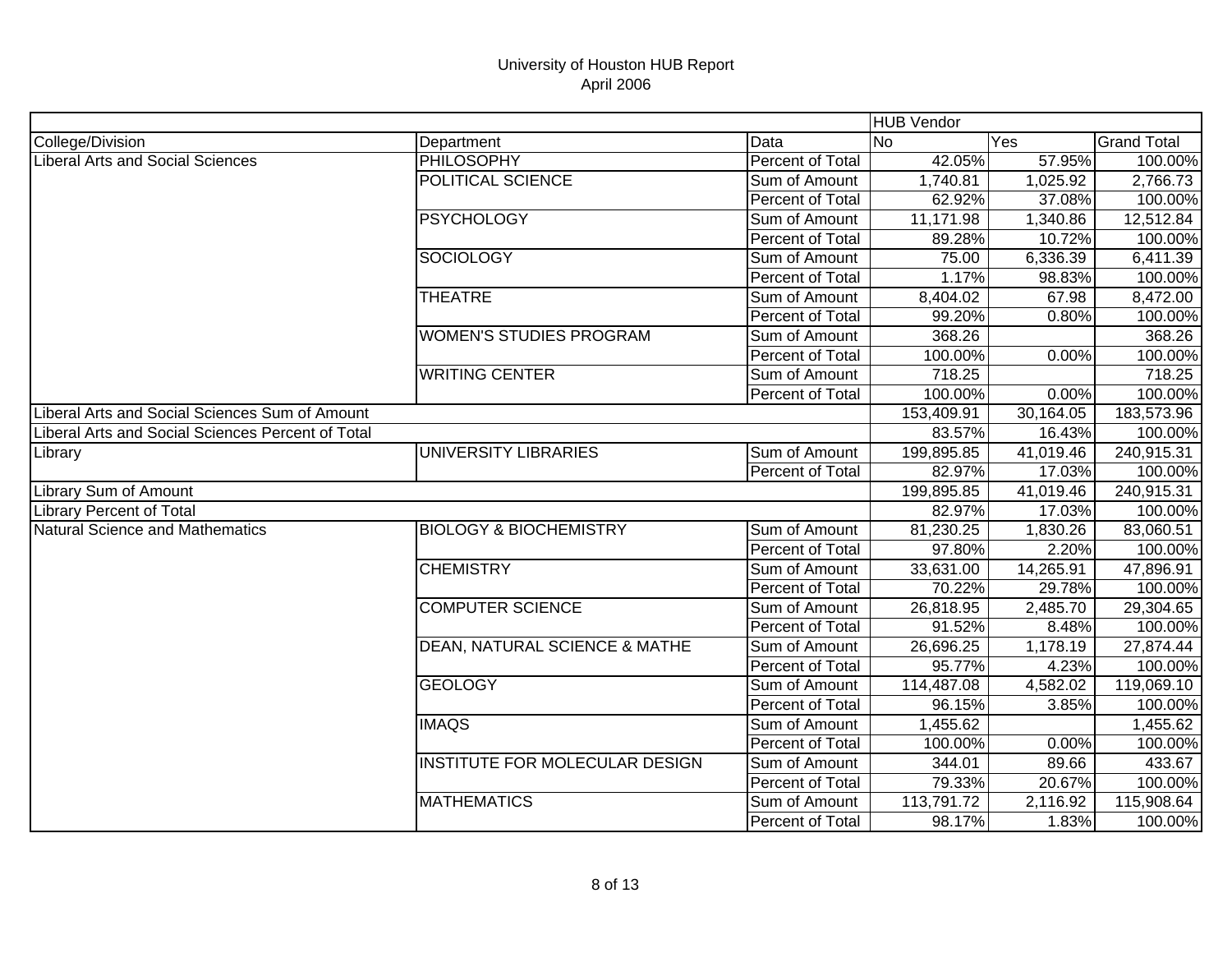|                                                  |                                           |                         | <b>HUB Vendor</b> |           |                    |
|--------------------------------------------------|-------------------------------------------|-------------------------|-------------------|-----------|--------------------|
| College/Division                                 | Department                                | Data                    | <b>No</b>         | Yes       | <b>Grand Total</b> |
| Natural Science and Mathematics                  | <b>PHYSICS</b>                            | Sum of Amount           | 93,939.59         | 3,080.67  | 97,020.26          |
|                                                  |                                           | Percent of Total        | 96.82%            | 3.18%     | 100.00%            |
| Natural Science and Mathematics Sum of Amount    |                                           |                         | 492,394.47        | 29,629.33 | 522,023.80         |
| Natural Science and Mathematics Percent of Total |                                           |                         | 94.32%            | 5.68%     | 100.00%            |
| Optometry                                        | <b>DEAN, OPTOMETRY</b>                    | Sum of Amount           | 40,075.71         | 13,025.21 | 53,100.92          |
|                                                  |                                           | Percent of Total        | 75.47%            | 24.53%    | 100.00%            |
|                                                  | <b>OPT VISION SCIENCES</b>                | Sum of Amount           | 14,985.21         | 2,193.11  | 17,178.32          |
|                                                  |                                           | <b>Percent of Total</b> | 87.23%            | 12.77%    | 100.00%            |
|                                                  | <b>OPTOMETRY CLINIC</b>                   | Sum of Amount           | 71,860.74         | 2,624.80  | 74,485.54          |
|                                                  |                                           | Percent of Total        | 96.48%            | 3.52%     | 100.00%            |
| Optometry Sum of Amount                          |                                           |                         | 126,921.66        | 17,843.12 | 144,764.78         |
| Optometry Percent of Total                       |                                           |                         | 87.67%            | 12.33%    | 100.00%            |
| Pharmacy                                         | <b>CLINICAL PHARMACY &amp; ADMINISTRA</b> | Sum of Amount           | 17,183.97         | 596.64    | 17,780.61          |
|                                                  |                                           | Percent of Total        | 96.64%            | 3.36%     | 100.00%            |
|                                                  | <b>DEAN, PHARMACY</b>                     | Sum of Amount           | 90,210.15         | 7,609.07  | 97,819.22          |
|                                                  |                                           | Percent of Total        | 92.22%            | 7.78%     | 100.00%            |
|                                                  | PHARMACOLOGICAL & PHARMACEUTIC            | Sum of Amount           | 31,427.23         | 15,567.15 | 46,994.38          |
|                                                  |                                           | Percent of Total        | 66.87%            | 33.13%    | 100.00%            |
| Pharmacy Sum of Amount                           |                                           |                         | 138,821.35        | 23,772.86 | 162,594.21         |
| Pharmacy Percent of Total                        |                                           |                         | 85.38%            | 14.62%    | 100.00%            |
| President                                        | <b>AFFIRMATIVE ACTION</b>                 | Sum of Amount           | 798.80            |           | 798.80             |
|                                                  |                                           | Percent of Total        | 100.00%           | 0.00%     | 100.00%            |
|                                                  | INTERCOLLEGIATE ATHLETICS                 | Sum of Amount           | 184,766.26        | 24,933.50 | 209,699.76         |
|                                                  |                                           | Percent of Total        | 88.11%            | 11.89%    | 100.00%            |
|                                                  | OFFICE OF SPECIAL EVENTS                  | Sum of Amount           | 8,315.55          | 735.28    | 9,050.83           |
|                                                  |                                           | Percent of Total        | 91.88%            | 8.12%     | 100.00%            |
|                                                  | <b>PRESIDENT</b>                          | Sum of Amount           | 3,930.50          | 2,157.93  | 6,088.43           |
|                                                  |                                           | Percent of Total        | 64.56%            | 35.44%    | 100.00%            |
| <b>President Sum of Amount</b>                   |                                           |                         | 197,811.11        | 27,826.71 | 225,637.82         |
| <b>President Percent of Total</b>                |                                           |                         | 87.67%            | 12.33%    | 100.00%            |
| Research                                         | <b>ANIMAL CARE OPERATIONS</b>             | Sum of Amount           | 14,344.74         | 3,217.78  | 17,562.52          |
|                                                  |                                           | Percent of Total        | 81.68%            | 18.32%    | 100.00%            |
|                                                  | CENTER FOR ADVANCED MATERIALS             | Sum of Amount           | 13,783.93         | 211.55    | 13,995.48          |
|                                                  |                                           | Percent of Total        | 98.49%            | 1.51%     | 100.00%            |
|                                                  | ENVIRONMENTAL INSTIT-HOUSTON              | Sum of Amount           | 362.05            |           | 362.05             |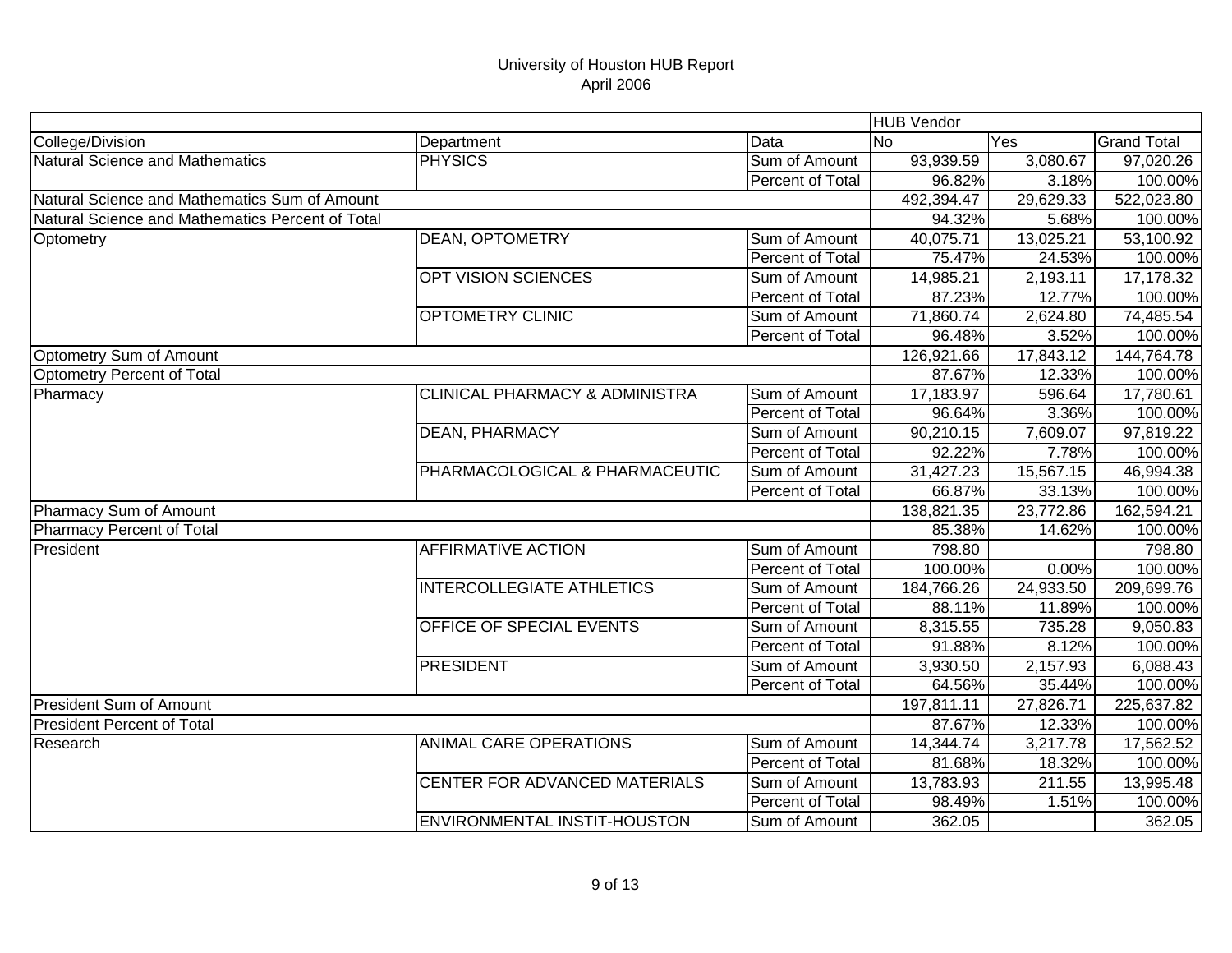|                                  |                                          |                         | <b>HUB Vendor</b> |           |                    |
|----------------------------------|------------------------------------------|-------------------------|-------------------|-----------|--------------------|
| College/Division                 | Department                               | Data                    | <b>No</b>         | Yes       | <b>Grand Total</b> |
| Research                         | <b>ENVIRONMENTAL INSTIT-HOUSTON</b>      | Percent of Total        | 100.00%           | 0.00%     | 100.00%            |
|                                  | <b>GRANTS AND CONTRACTS</b>              | Sum of Amount           | 6,860.73          |           | 6,860.73           |
|                                  |                                          | Percent of Total        | 100.00%           | 0.00%     | 100.00%            |
|                                  | <b>HOUSTON COASTAL CENTER</b>            | Sum of Amount           | 701.28            |           | 701.28             |
|                                  |                                          | Percent of Total        | 100.00%           | 0.00%     | 100.00%            |
|                                  | MAT. RES. SCI & ENGR. CTR                | Sum of Amount           | 11,121.20         |           | 11,121.20          |
|                                  |                                          | Percent of Total        | 100.00%           | 0.00%     | 100.00%            |
|                                  | OFFICE OF TECHNOLOGY MANAGEMEN           | Sum of Amount           | 18,627.90         | 103.13    | 18,731.03          |
|                                  |                                          | Percent of Total        | 99.45%            | 0.55%     | 100.00%            |
|                                  | <b>RESEARCH</b>                          | Sum of Amount           | 23,516.35         | 1,633.33  | 25,149.68          |
|                                  |                                          | Percent of Total        | 93.51%            | 6.49%     | 100.00%            |
|                                  | <b>RESEARCH FINANCIAL SERVICES</b>       | Sum of Amount           | 399.50            |           | 399.50             |
|                                  |                                          | Percent of Total        | 100.00%           | 0.00%     | 100.00%            |
|                                  | <b>RESEARCH INFORMATION CENTER</b>       | Sum of Amount           | 2,404.00          | 479.35    | 2,883.35           |
|                                  |                                          | Percent of Total        | 83.38%            | 16.62%    | 100.00%            |
|                                  | <b>RESEARCH POLICIES/COMP/COMMITT</b>    | Sum of Amount           | 246.98            | 271.73    | 518.71             |
|                                  |                                          | <b>Percent of Total</b> | 47.61%            | 52.39%    | 100.00%            |
|                                  | <b>SPACE VACUUM EPITAXY CENTER</b>       | Sum of Amount           | 6,169.52          |           | 6,169.52           |
|                                  |                                          | Percent of Total        | 100.00%           | 0.00%     | 100.00%            |
|                                  | <b>SUPER CONDUCT &amp; ADV MATERIALS</b> | Sum of Amount           | 421.53            |           | 421.53             |
|                                  |                                          | Percent of Total        | 100.00%           | 0.00%     | 100.00%            |
|                                  | <b>TCSUH</b>                             | Sum of Amount           | 11,777.06         | 1,072.31  | 12,849.37          |
|                                  |                                          | Percent of Total        | 91.65%            | 8.35%     | 100.00%            |
|                                  | <b>TIMES</b>                             | Sum of Amount           | 38,059.55         | 10,697.86 | 48,757.41          |
|                                  |                                          | Percent of Total        | 78.06%            | 21.94%    | 100.00%            |
|                                  | TX LEARNING/COMPUTATIONAL CTR            | Sum of Amount           | 486,812.50        | 24,559.35 | 511,371.85         |
|                                  |                                          | Percent of Total        | 95.20%            | 4.80%     | 100.00%            |
| <b>Research Sum of Amount</b>    |                                          |                         | 635,608.82        | 42,246.39 | 677,855.21         |
| <b>Research Percent of Total</b> |                                          |                         | 93.77%            | 6.23%     | 100.00%            |
| <b>Student Affairs</b>           | <b>CAMPUS ACTIVITIES</b>                 | Sum of Amount           | 23,358.97         | 1,081.21  | 24,440.18          |
|                                  |                                          | Percent of Total        | 95.58%            | 4.42%     | 100.00%            |
|                                  | <b>CAMPUS RECREATION</b>                 | Sum of Amount           | 15,484.32         | 2,270.18  | 17,754.50          |
|                                  |                                          | Percent of Total        | 87.21%            | 12.79%    | 100.00%            |
|                                  | CENTER FOR STUDENTS W/DISABILI           | Sum of Amount           | 21,032.00         |           | 21,032.00          |
|                                  |                                          | Percent of Total        | 100.00%           | 0.00%     | 100.00%            |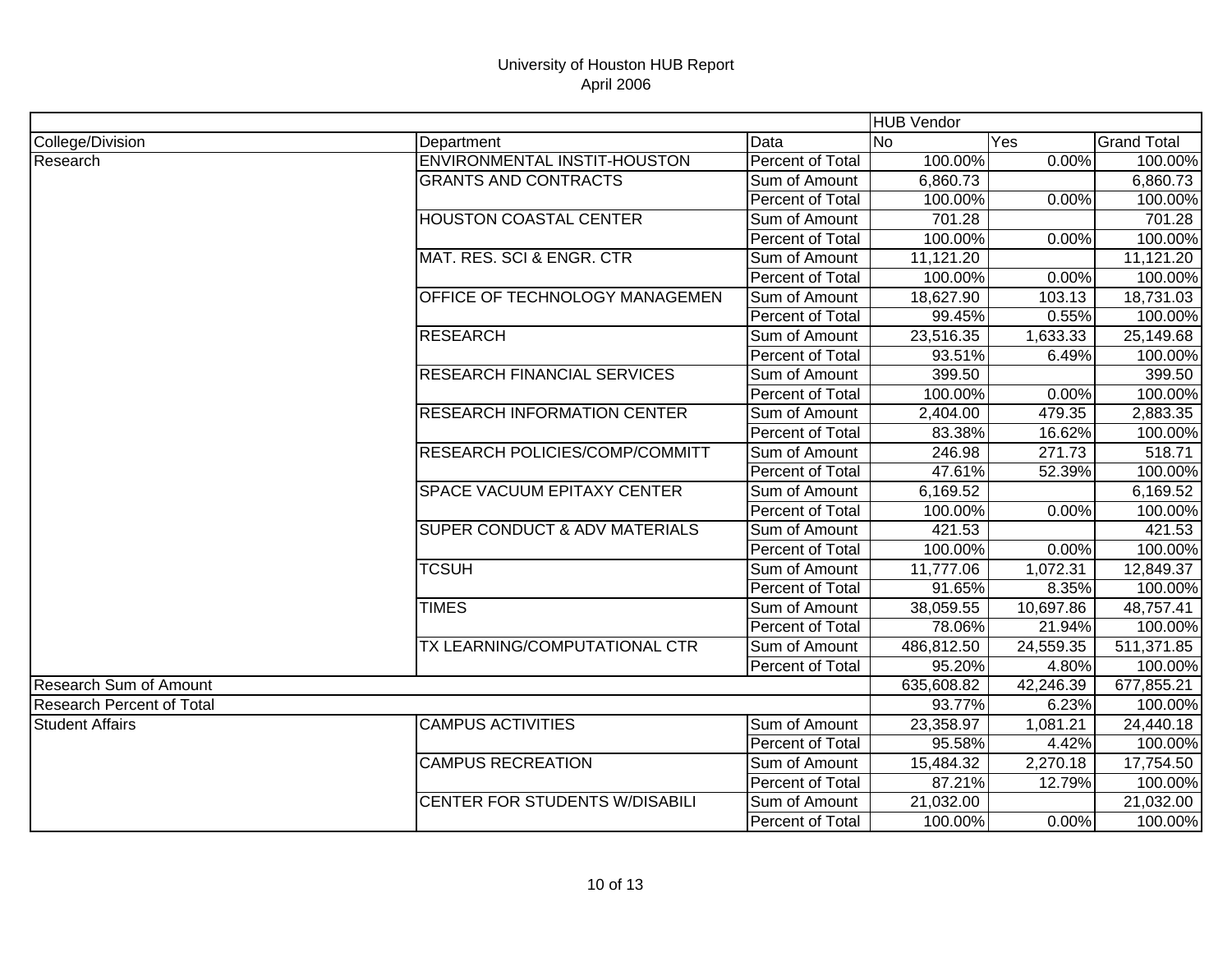|                                      |                                       |                  | <b>HUB Vendor</b> |           |                    |
|--------------------------------------|---------------------------------------|------------------|-------------------|-----------|--------------------|
| College/Division                     | Department                            | Data             | lNo.              | Yes       | <b>Grand Total</b> |
| <b>Student Affairs</b>               | CHILD CARE CENTER                     | Sum of Amount    | 5,670.54          | 133.78    | 5,804.32           |
|                                      |                                       | Percent of Total | 97.70%            | 2.30%     | 100.00%            |
|                                      | <b>COUNSELING AND PSYCH SVCS</b>      | Sum of Amount    | 452.00            | 711.00    | 1,163.00           |
|                                      |                                       | Percent of Total | 38.87%            | 61.13%    | 100.00%            |
|                                      | <b>CULLEN PERFORMANCE HALL</b>        | Sum of Amount    | 1,483.71          | 164.45    | 1,648.16           |
|                                      |                                       | Percent of Total | 90.02%            | 9.98%     | 100.00%            |
|                                      | <b>DEAN OF STUDENTS</b>               | Sum of Amount    | 1,428.90          |           | 1,428.90           |
|                                      |                                       | Percent of Total | 100.00%           | 0.00%     | 100.00%            |
|                                      | INT'L STUDENT & SCHOLAR SERVIC        | Sum of Amount    | 48.15             |           | 48.15              |
|                                      |                                       | Percent of Total | 100.00%           | 0.00%     | 100.00%            |
|                                      | LEARNING AND ASSESSMENT SVCS          | Sum of Amount    | 373.70            | 639.43    | 1,013.13           |
|                                      |                                       | Percent of Total | 36.89%            | 63.11%    | 100.00%            |
|                                      | LEARNING SUPPORT SERVICES             | Sum of Amount    |                   | 1,145.87  | 1,145.87           |
|                                      |                                       | Percent of Total | 0.00%             | 100.00%   | 100.00%            |
|                                      | <b>RESIDENTIAL LIFE &amp; HOUSING</b> | Sum of Amount    | 37,883.22         | 1,221.87  | 39,105.09          |
|                                      |                                       | Percent of Total | 96.88%            | 3.12%     | 100.00%            |
|                                      | <b>STUDENT AFFAIRS</b>                | Sum of Amount    | 1,464.37          | 472.27    | 1,936.64           |
|                                      |                                       | Percent of Total | 75.61%            | 24.39%    | 100.00%            |
|                                      | <b>STUDENT HEALTH CENTER</b>          | Sum of Amount    | 13,657.78         | 7,168.00  | 20,825.78          |
|                                      |                                       | Percent of Total | 65.58%            | 34.42%    | 100.00%            |
|                                      | <b>STUDENT PHARMACY</b>               | Sum of Amount    | 1,317.50          |           | 1,317.50           |
|                                      |                                       | Percent of Total | 100.00%           | 0.00%     | 100.00%            |
|                                      | <b>STUDENT PUBLICATIONS</b>           | Sum of Amount    | 1,766.28          | 996.24    | 2,762.52           |
|                                      |                                       | Percent of Total | 63.94%            | 36.06%    | 100.00%            |
|                                      | UNIVERSITY CAREER SERVICES            | Sum of Amount    | 515.32            | 34.03     | 549.35             |
|                                      |                                       | Percent of Total | 93.81%            | 6.19%     | 100.00%            |
|                                      | <b>UNIVERSITY CENTER</b>              | Sum of Amount    | 28,089.15         | 4,217.19  | 32,306.34          |
|                                      |                                       | Percent of Total | 86.95%            | 13.05%    | 100.00%            |
|                                      | UNIVERSITY TESTING SERVICES           | Sum of Amount    | 8,236.99          | 1,588.45  | 9,825.44           |
|                                      |                                       | Percent of Total | 83.83%            | 16.17%    | 100.00%            |
|                                      | <b>URBAN EXPERIENCE VPSA</b>          | Sum of Amount    |                   | 57.40     | 57.40              |
|                                      |                                       | Percent of Total | 0.00%             | 100.00%   | 100.00%            |
|                                      | <b>VETERAN SERVICES</b>               | Sum of Amount    | 150.00            |           | 150.00             |
|                                      |                                       | Percent of Total | 100.00%           | 0.00%     | 100.00%            |
| <b>Student Affairs Sum of Amount</b> |                                       |                  | 162,412.90        | 21,901.37 | 184,314.27         |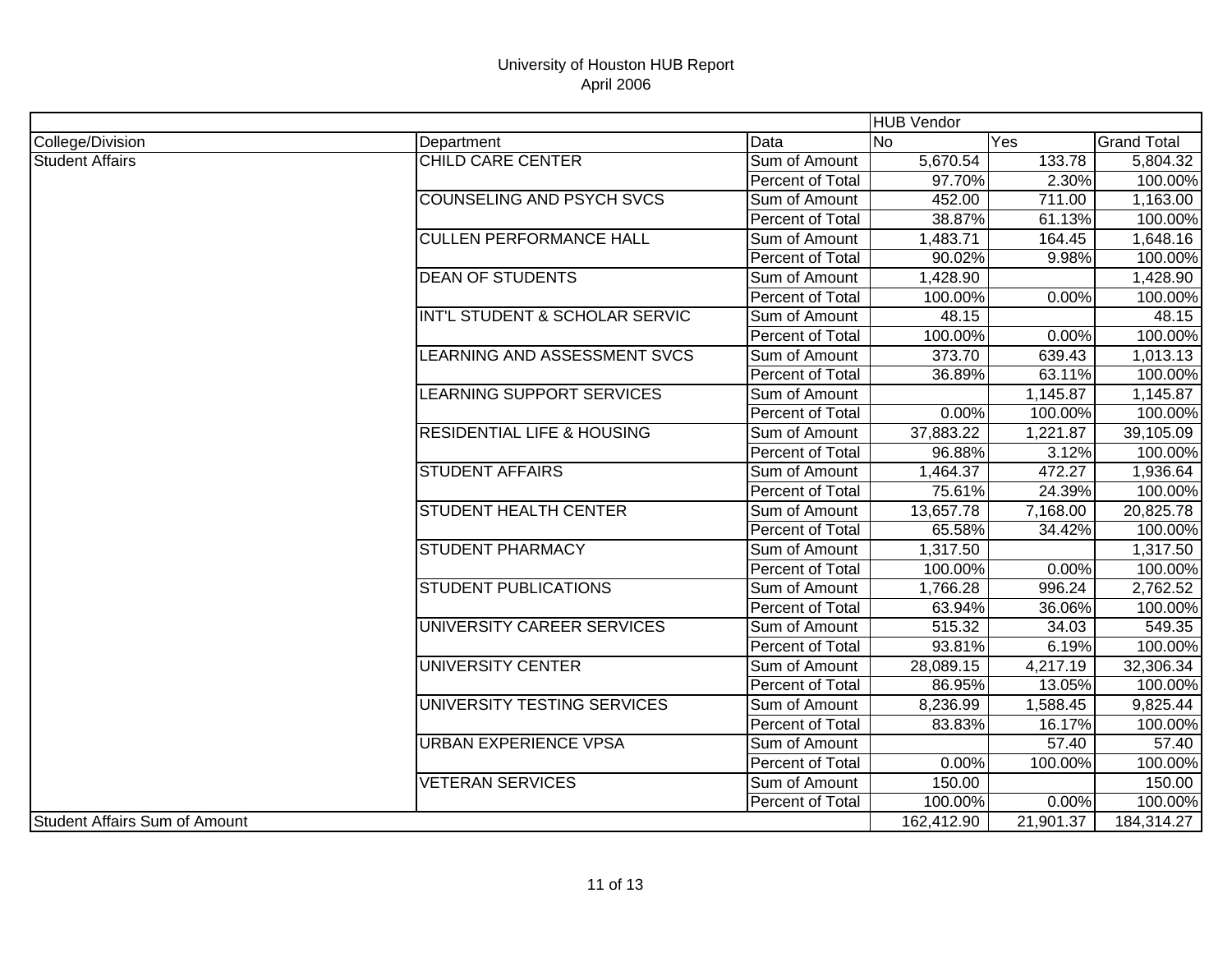|                                         |                                         |                  | <b>HUB Vendor</b> |            |                    |
|-----------------------------------------|-----------------------------------------|------------------|-------------------|------------|--------------------|
| College/Division                        | Department                              | Data             | <b>No</b>         | Yes        | <b>Grand Total</b> |
| <b>Student Affairs Percent of Total</b> |                                         |                  | 88.12%            | 11.88%     | 100.00%            |
| Technology                              | CENTER FOR TECHNOLOGY LITERACY          | Sum of Amount    | 5,000.00          |            | 5,000.00           |
|                                         |                                         | Percent of Total | 100.00%           | 0.00%      | 100.00%            |
|                                         | <b>DEAN, TECHNOLOGY</b>                 | Sum of Amount    | 7,446.96          | 118,116.65 | 125,563.61         |
|                                         |                                         | Percent of Total | 5.93%             | 94.07%     | 100.00%            |
|                                         | <b>ENGINEERING TECHNOLOGY</b>           | Sum of Amount    | 29,036.19         | 102.99     | 29,139.18          |
|                                         |                                         | Percent of Total | 99.65%            | 0.35%      | 100.00%            |
|                                         | HUMAN DEVELOP AND CONSUMER SCI          | Sum of Amount    | 919.55            | 11,926.22  | 12,845.77          |
|                                         |                                         | Percent of Total | 7.16%             | 92.84%     | 100.00%            |
|                                         | <b>INFORMATION &amp; LOGISTICS TECH</b> | Sum of Amount    | 5,163.48          | 724.98     | 5,888.46           |
|                                         |                                         | Percent of Total | 87.69%            | 12.31%     | 100.00%            |
|                                         | <b>TMAC</b>                             | Sum of Amount    | 571.20            | 153.03     | 724.23             |
|                                         |                                         | Percent of Total | 78.87%            | 21.13%     | 100.00%            |
| Technology Sum of Amount                |                                         |                  | 48,137.38         | 131,023.87 | 179,161.25         |
| <b>Technology Percent of Total</b>      |                                         |                  | 26.87%            | 73.13%     | 100.00%            |
| <b>University Advancement</b>           | ADVANCEMENT INFORMATION SVCS            | Sum of Amount    | 210.40            | 92.94      | 303.34             |
|                                         |                                         | Percent of Total | 69.36%            | 30.64%     | 100.00%            |
|                                         | <b>ANNUAL GIVING</b>                    | Sum of Amount    | 26,815.26         | 105.87     | 26,921.13          |
|                                         |                                         | Percent of Total | 99.61%            | 0.39%      | 100.00%            |
|                                         | <b>CREATIVE SERVICES</b>                | Sum of Amount    | 34,836.09         | 1,371.86   | 36,207.95          |
|                                         |                                         | Percent of Total | 96.21%            | 3.79%      | 100.00%            |
|                                         | <b>DEVELOPMENT</b>                      | Sum of Amount    | 7,971.55          | 13,148.23  | 21,119.78          |
|                                         |                                         | Percent of Total | 37.74%            | 62.26%     | 100.00%            |
|                                         | <b>DEVELOPMENT RESEARCH</b>             | Sum of Amount    | 5,262.05          | 241.74     | 5,503.79           |
|                                         |                                         | Percent of Total | 95.61%            | 4.39%      | 100.00%            |
|                                         | <b>DONOR &amp; ALUMNI RECORDS</b>       | Sum of Amount    | 835.18            | 502.86     | 1,338.04           |
|                                         |                                         | Percent of Total | 62.42%            | 37.58%     | 100.00%            |
|                                         | INTERNAL COMMUNICATIONS                 | Sum of Amount    | 4,376.10          | 177.48     | 4,553.58           |
|                                         |                                         | Percent of Total | 96.10%            | 3.90%      | 100.00%            |
|                                         | <b>MARKETING</b>                        | Sum of Amount    | 4,098.45          | 116.23     | 4,214.68           |
|                                         |                                         | Percent of Total | 97.24%            | 2.76%      | 100.00%            |
|                                         | <b>PLANNED GIVING</b>                   | Sum of Amount    | 24,233.94         | 423.96     | 24,657.90          |
|                                         |                                         | Percent of Total | 98.28%            | 1.72%      | 100.00%            |
|                                         | <b>PUBLIC AFFAIRS</b>                   | Sum of Amount    | 15,156.44         | 632.42     | 15,788.86          |
|                                         |                                         | Percent of Total | 95.99%            | 4.01%      | 100.00%            |